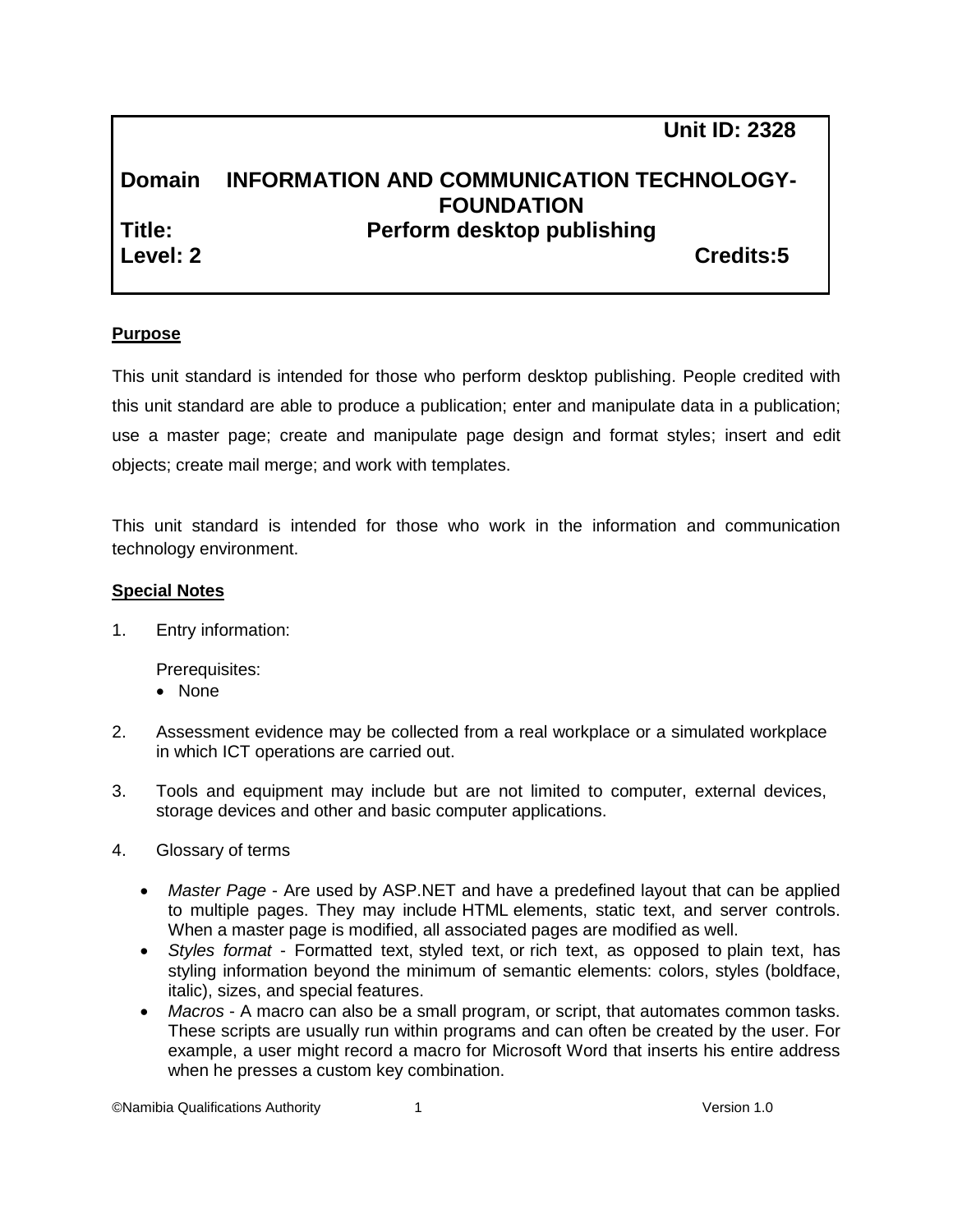- *Mail Merge* A software function describing the production of multiple (and potentially large numbers of) documents from a single template form and a structured data source. The letter may be sent out to many "recipients" with small changes, such as a change of address or a change in the greeting line.
- *Web pages* Is a [web document](http://en.wikipedia.org/wiki/Web_document) that is suitable for the [World Wide Web](http://en.wikipedia.org/wiki/World_Wide_Web) and the [web](http://en.wikipedia.org/wiki/Web_browser)  [browser.](http://en.wikipedia.org/wiki/Web_browser) A web browser displays a web page on a [monitor](http://en.wikipedia.org/wiki/Computer_display) or [mobile device.](http://en.wikipedia.org/wiki/Mobile_device) The web page is what displays, but the term also refers to a [computer file,](http://en.wikipedia.org/wiki/Computer_file) usually written in HTML or comparable [markup language,](http://en.wikipedia.org/wiki/Markup_language) whose main distinction is to provide [hypertext](http://en.wikipedia.org/wiki/Hypertext) that will [navigate](http://en.wikipedia.org/wiki/Navigation_bar) to other web pages via links.
- *Templates* Refers to a sample document that has already some details in place; those can be adapted (that is added/completed, removed or changed, differently from a fill-inthe-blank approach as in a form) either by hand or through an automated iterative process, such as with a software assistant. Once the template is completed, the user can edit, save and manage the result as an ordinary word processing document.
- 5. Regulations and legislation relevant to this unit standard include the following:
	- Labour Act 2007(Act No 11, 2007).
	- Workplace specific policies and regulations.
	- Regulations relating to the health & Safety of employees at work under Schedule 1 (2) of the Labour Act No.11 of 2007 and all subsequent amendments.

# **Quality Assurance Requirements**

This unit standard and others within this sub-field may be awarded by institutions which meet the accreditation requirements set by the Namibia Qualifications Authority and the Namibia Training Authority and which comply with the national assessment and moderation requirements. Details of specific accreditation requirements and the national assessment arrangements are available from the Namibia Qualifications Authority on [www.namqa.org a](http://www.namqa.org/)nd the Namibia Training Authority on [www.nta.com.na](http://www.nta.com.na/)

# **Elements and Performance Criteria**

# **Element 1: Produce a publication**

#### **Performance Criteria**

- 1.1 Desktop publication application is outlined.
- 1.2 Desktop publication is launched.
- 1.3 Desktop publication structure is outlined.
- 1.4 Desktop publication is created according to instructions.
- 1.5 Desktop publication is saved.
- 1.6 Desktop publication is closed and exited. **Element 2: Enter and manipulate data in a publication**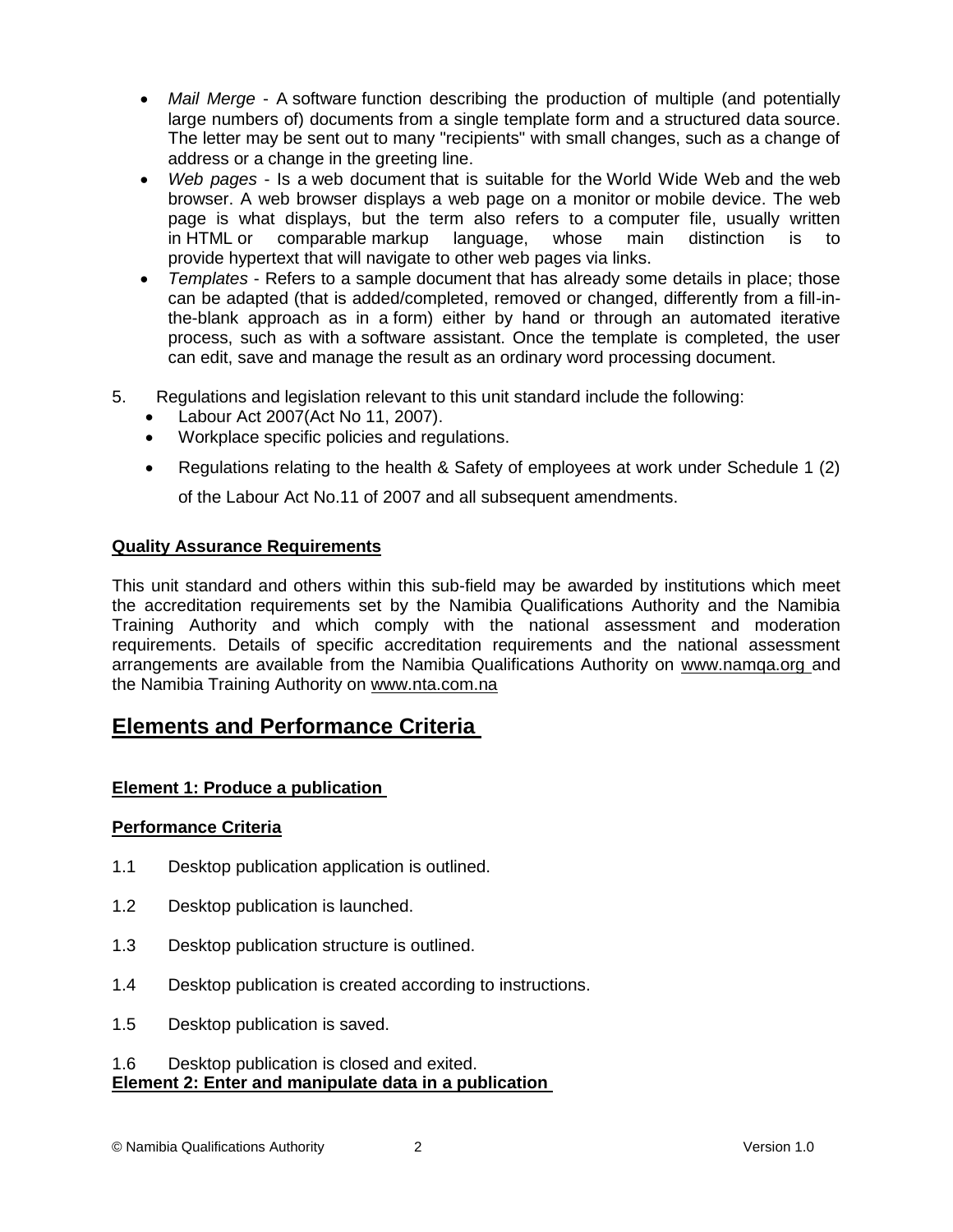Building blocks refer to all the critical success factors of the information and communication technology industry and that include but not limited to: hardware, software, human resources "human ware", and networking and information info structure.

# **Performance Criteria**

- 2.1 Building blocks are explained.
- 2. 2 Building blocks are inserted.
- 2. 3 Data is entered in a publication.

#### **Element 3: Use a master page**

# **Range**

Managing and handling of master page may include but is not limited to duplicate, rename, delete and close.

# **Performance Criteria**

- 3.1 Master page is added and edited according to instructions.
- 3.2 Boundaries and guides are created according to instructions.
- 3.3 Master page is managed and handled according to instructions.

# **Element 4: Create and manipulate page design and format styles**

#### **Performance Criteria**

- 4.1 Page design is edited.
- 4.2 Styles are created, edited and character styles are applied.
- 4.3 Baseline grid options are aligned.
- 4.4 Import of data is performed.
- 4.5 Symbols and special characters are inserted according to specific task requirements.
- 4.6 Paragraphs formatting are performed in line with specific instructions.
- 4.7 Sections and layers are created according to instructions.
- 4.8 Drop caps and text wrapping are performed.
- 4.9 Bookmarks and links are created.

#### **Element 5: Insert and edit objects**

©Namibia Qualifications Authority 3 Version 1.0